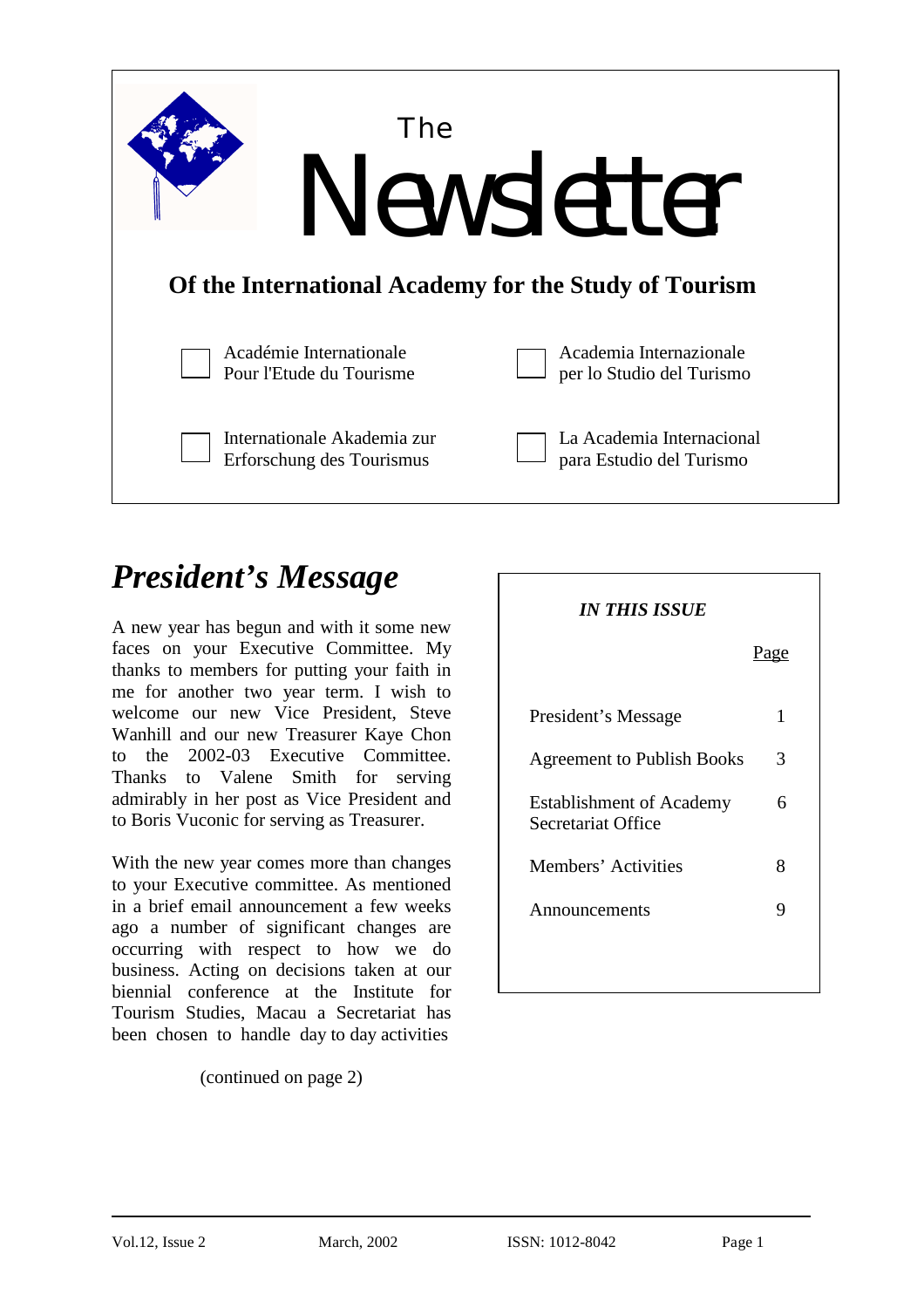## President's Message (continued from page 1)

of the Academy. The School of Hotel and Tourism Management, The Hong Kong Polytechnic University under the direction of Professor Kaye Chon will be in charge of the Secretariat and under his capable guidance significant progress is being made on a number of fronts including web site development, directory updates, dues invoices and collections, and even this newsletter. For a full description of the Secretariat's duties please see the related article in this newsletter.

The other significant development involves a partnership that the Academy has entered into with Channel View publications. Channel View has agreed to publish all Academy books for the next four years and is offering substantial discounts on all their publications for members only. I refer you to the article in this newsletter that details the partnership with Channel View.

I am pleased to report that not one but *two* books are being produced from papers presented at our biennial conference. Nelson Graburn is busy producing a volume on Tourism in Asia and Julio Aramberri is in charge of editing a more general text from the papers presented. Both lead editors are supported by other members of the Academy as they take on this difficult task of getting all of you that presented to fine tune your paper so that quality products are forthcoming.

Arrangements are currently underway to hold our 2003 conference in Savonlinna, Finland. I expect this conference to attract a number of Academy members. My thanks to Jafar Jafari for making the arrangements to hold this meeting in Finland. More details will be forthcoming as conference planning. under the able direction of our Vice President, begins in earnest this summer.

Finally there is the matter of dues. For two years the Academy has not collected annual dues. Members at our conference voted to invoice all members for past dues. Shortly you will be receiving dues notification for the 2000-01 and the 2002-03 period. Members also voted to increase the level of dues up to \$125 a year from 2002 on. This level of increase is needed to fund the operations of the Secretariat. However after careful review of our present financial situation and with expectations for increased revenues from book royalties the Executive has agreed that dues increases will be phased in over time on an as needed basis. Thus for the 2002-03 period dues will be set at \$75 per year with a review of the budget situation scheduled for our business meeting in Finland.

I hope to see many of you this year at two conferences the Academy is sponsoring. I will be in Jhansi, India in February for the International Conference on Tourism Development, Community and Conservation, organized by IAST member TejVir Singh and also in March at Bruges, Belgium for the Historic Cities conference coordinated by IAST member Myriam Jansen-Verbeke. Informal Academy meetings are being arranged for both venues.

Best wishes for a prosperous 2002 and I hope to see all IAST members sometime in the next two years.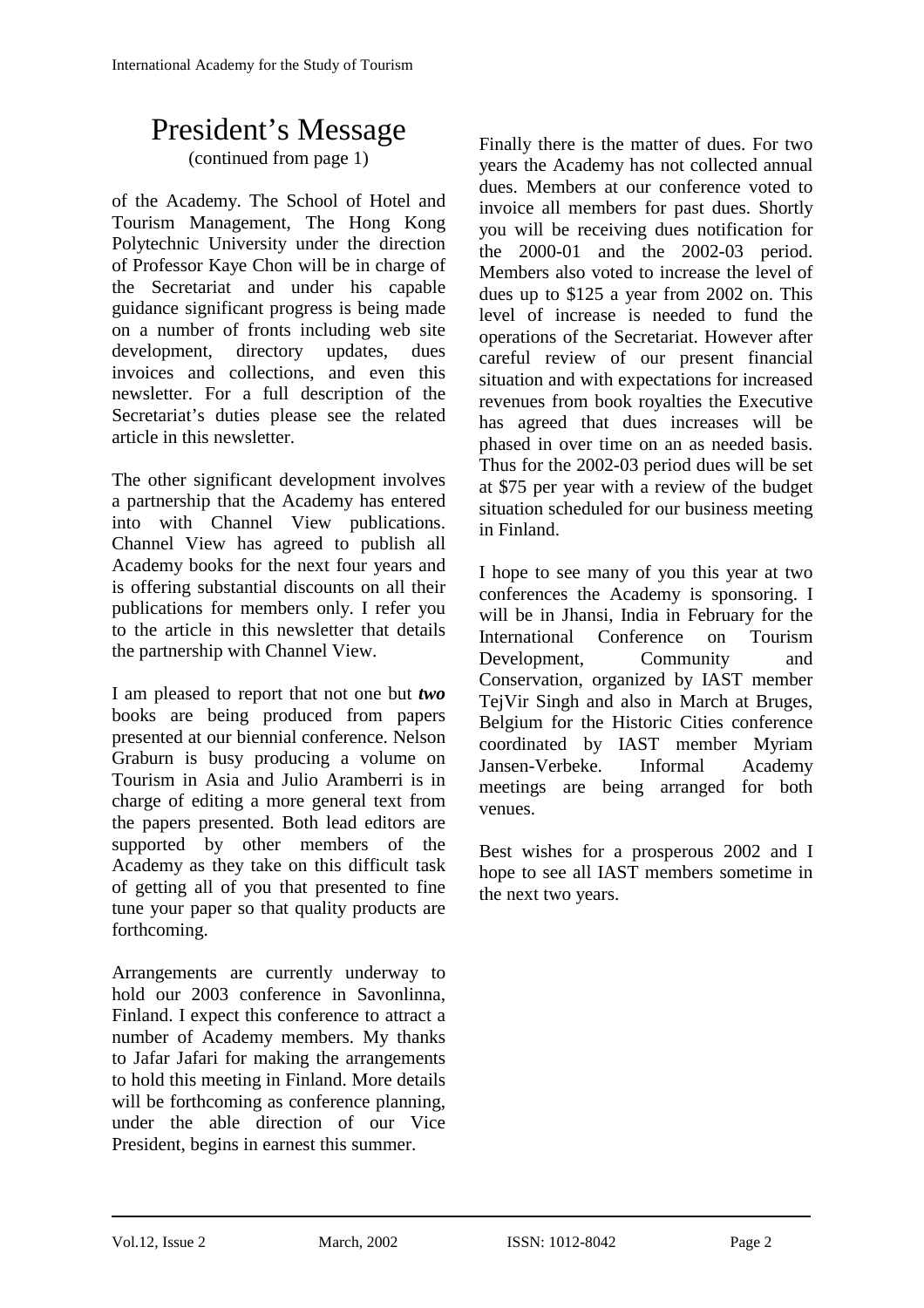### *Agreement to Publish Books for The International Academy for the Study of Tourism*

The Academy has entered into an agreement with Channel View, a subsidiary of Multilingual Matters Ltd. to publish Academy books for an initial four year period. What follows is the essence of that agreement and is based on the proposal received from Mike Grover of Channel View. As part of the agreement Academy members will receive discounts of 30%on all journals and 25% on all Channel View books. Journal subscriptions, which will cost USD 50 or GBP 32 after discount, also entitle the purchaser to the free online version via the Channel View service provider Catchword (see www.catchword.com for more details).

The Executive believes this agreement will strengthen our ability to communicate with others interested in tourism research and provide a stable partnership for the further development of our book series.

#### **Introduction**

Channel View Publications is an imprint of Multilingual Matters Ltd. The parent company has been established for 20 years and the Channel View imprint is about to celebrate its 10<sup>th</sup> Birthday. The Channel View imprint was started in 1992 at the time of our entry into the Tourism studies market with the establishment of *The Journal of Sustainable Tourism*. This journal rapidly became our second most successful title ever and is now vying for first place with our flagship journal under the other imprint. The current circulation is well over 500 copies. Following this journal are 2 others, *Current Issues in Tourism* now on Volume 4 and the *Journal Of Ecotourism* starting in 2002. There are 4 other Tourism related journals under consideration two of which will almost certainly start in 2003. In addition to these journals we now have two book series, *Aspects on Tourism* edited by Michael Hall and Chris Cooper and the new series *Tourism and Cultural Change* edited by Mike Robinson.

#### **I. Marketing**

We see the marketing task in this project as divided into two distinct parts:

#### **1) Marketing of the International Academy itself;**

- a) Channel View Publications is starting a new, **free,** print newsletter which will be given a wide circulation to our own mailing list (about 1,500 in number). We will also buy in other mailing lists which will be chosen according to the subject matter of the Newsletter concerned. This newsletter will be mailed at least three times a year and is in addition to our routine leaflet and catalogue mailings. The content of the newsletter will, in addition to details of our own recent book and journal publications, contain general interest material for the Tourism community. We could include a column (about 500 words) in each edition devoted to the activities of the **Academy.** This would give a three times yearly boost to the Academy's visibility.
- a) We could add links from our web-site to the Academy's and of course would ask you to provide reverse links to our site.
- b) Individual information sheets would be produced for each book and widely circulated, thus giving the Academy a frequent and stronger profile. After sufficient books had been published a specific leaflet would be produced featuring the Academy's own publications and the Academy itself.

#### **2) Marketing of the Individual Publications;**

At the present time our existing publishing program within Channel View Publications is steadily expanding the number of books published each year, in addition to the three academic journals to be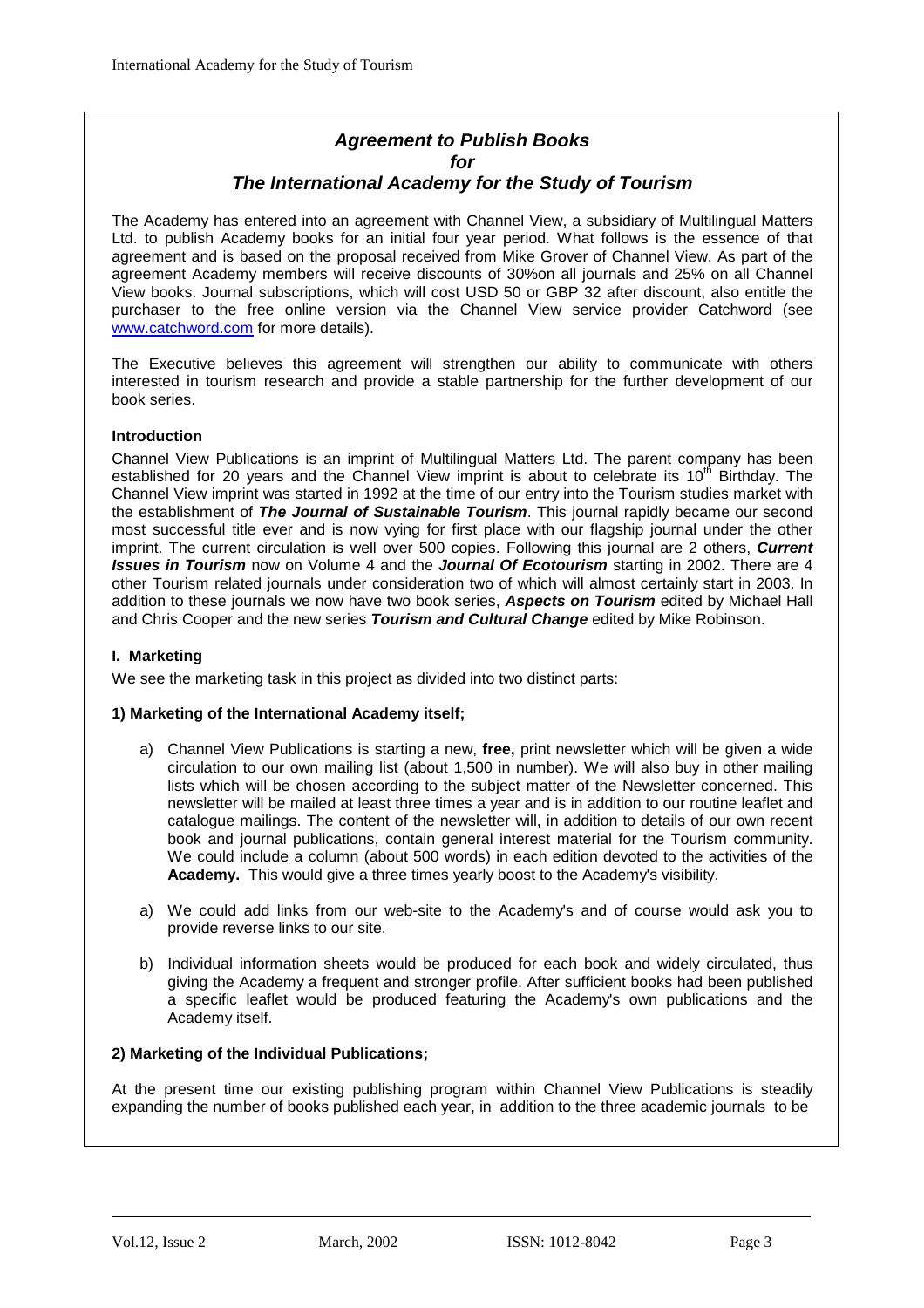published in 2002. Between the two book series mentioned above, we expect to be publishing about a book each month by the end of 2002. The books and journals are marketed in the following ways and the Academy's publications would gain full benefit from this extensive program:

- a) Regular mailing of main, full colour, catalogue on an annual basis. Total print run approximately 5,000 including our own mailing list, plus bought in lists of, for example, the TTRA, Tourism Society and various other lists.
- b) Updating leaflet after about six months to approximately same list.
- c) Individual information sheets would be produced for each book and widely circulated. After sufficient books had been published a specific leaflet would be produced featuring the Academy's own publications
- d) The three times yearly, more general interest, newsletter mentioned above.
- e) A regular free e-mail newsletter, on an approximately monthly basis, giving contents of latest journal issues and full details of current books. The newsletter contains links to the web-site (see below) and the online versions of our journals.
- f) Books are sold directly from our web-site. This is a fully secure e-commerce enabled site. We offer **free delivery** of all titles, by airmail if appropriate. Books are despatched from the most appropriate warehouse (Plymouth UK, Buffalo NY or Toronto for North and Central America and Sydney Australia). The site provides an up-to-date on-line catalogue which is fully searchable by author, title, key words, etc.
- g) General space advertising. From time to time we place advertisements in appropriate publications for all books in the appropriate series. In addition, of course, our own journals carry regular advertisements for related products from our own list.
- h) We will be exhibiting at 4 major conferences (at a minimum) in 2002. CAUTHE (Freemantle, Australia) February, Tourism Education (Jyvaskyla, Finland) May, TTRA (Arlington VA, USA) June, Tourism Research 2002 (Cardiff, Wales). A new member of staff will be appointed in 2002 to allow us to increase the number of conferences attended.

#### **II. Agreement to Publish**

1) Channel View Publications would unconditionally agree to publish all the materials for the International Academy for the study of Tourism, for an initial period of 4 years or a total of ten publications, whichever was achieved first.

2) The above limits would be reviewed annually and depend on the sales performance of published titles. If the published titles achieved their minimum sales targets, to be negotiated, the 4 year limit would be extended, and/or the maximum number of publications lifted.

3) We would, however, prefer to be consulted on individual titles and be able to make suggestions as to their content, titles etc. In particular we would prefer to see publications based on conferences rather than being simply conference proceedings. In this format an editor, or editorial committee, appointed by the Academy, would take a pro-active role in post conference re-writing of the material and to include a good introduction and conclusion. The market for straight proceedings is in rapid decline and it is in all our interests to avoid this trap.

#### **III. Royalties**

1) Depending on the type of publication we would normally expect to pay a total royalty of between 10% and 14% of the total income from any individual title. This figure is made up of amounts paid to individual book authors/editors and royalties paid to series editors. For volumes based on conferences the figure would be at the lower end of this scale, individuals' own works would be at the higher end.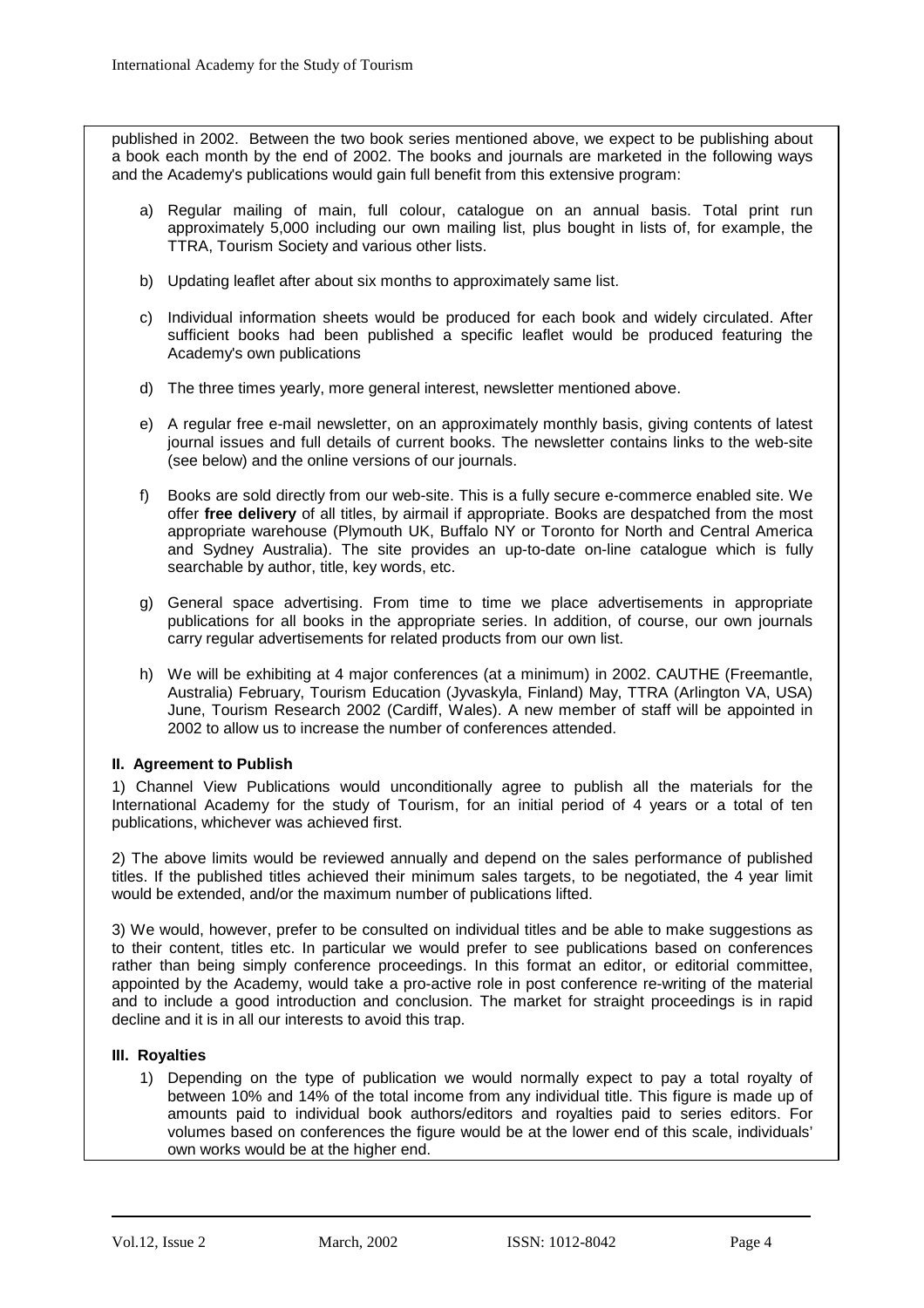2) In the case of the Academy, we could either pay all royalties to the Academy, for their retention or to be divided between the Academy and the individuals concerned. Or we could pay the Academy a series royalty directly with the balance being paid by us to the authors/editors of the titles concerned.

3) In the case of edited volumes we do not pay royalties to contributors of individual chapters as this would involve multiple small sums on a regular basis. A fee can be paid to those contributors and the total sum of the fees can be deducted from any advance on royalties due to the Authors/Editors of the individual books or from the payment due to the Academy.

#### **IV. Editorial Assistance**

This can take 2 forms:

1) The actual involvement about content and title etc. and, although we would very much like to be involved in all stages of a publication from original concept to final publication, we are willing to take a back seat to the Academy should you so prefer. However the input we would give in terms of advice should result in greater sales of individual titles and would thus be of benefit to both parties.

2) We have an extensive team of both in-house and freelance sub-editors and would fully expect to take the project through from final manuscript to publication, liaising with the authors, editors and individual contributors at all stages. We would ask that all contributions be prepared to a specific style sheet, either ours or the Academy's, but only if the contributions were substantially at variance with this style would we go back to the original author of the material and ask them to revise to an acceptable style.

#### **Conclusion**

As a rapidly expanding publisher in the field of Tourism Studies, Channel View Publications is both ideally placed and very interested in helping the International Academy for the Study of Tourism market and sell its publications and to raise its own profile.

From a standing start in 1992 (First volume published 1993), we have taken the *Journal of*  **Sustainable Tourism** to one of the very top journals in the subject area. We are now publishing the following journals in Tourism Studies and the related areas of Environmental Studies in addition to the 9 journals published by the parent company.

*Journal of Sustainable Tourism* 

*Current Issues in Tourism* 

*Journal of Ecotourism* (start 2002)

#### *International Research in Geographical and Environmental Education*

*Journal of Agricultural Sustainability* (Start 2003)

There are 4 other journal projects under active consideration, 2 of which will probably have their first volumes in 2003.

In addition to these journals, we now have 2 related book series which will result in about twelve books being published in 2003 (5 in 2002). The series are:

*Aspects on Tourism* (Edited by C. Michael Hall and Chris Cooper) *Tourism and Cultural Change* (Edited by Mike Robinson)

This steady flow of published material will result in a considerable amount of publicity in both print and electronic form from which the Academy and its publications would benefit.

It also needs to be said that Channel View Publications feels very strongly that it would benefit from an association with the Academy and therefore it is very much in our own interests to make this agreement work and work well.

Mike Grover Managing Director Channel View Publications (an imprint of Multilingual Matters Ltd.)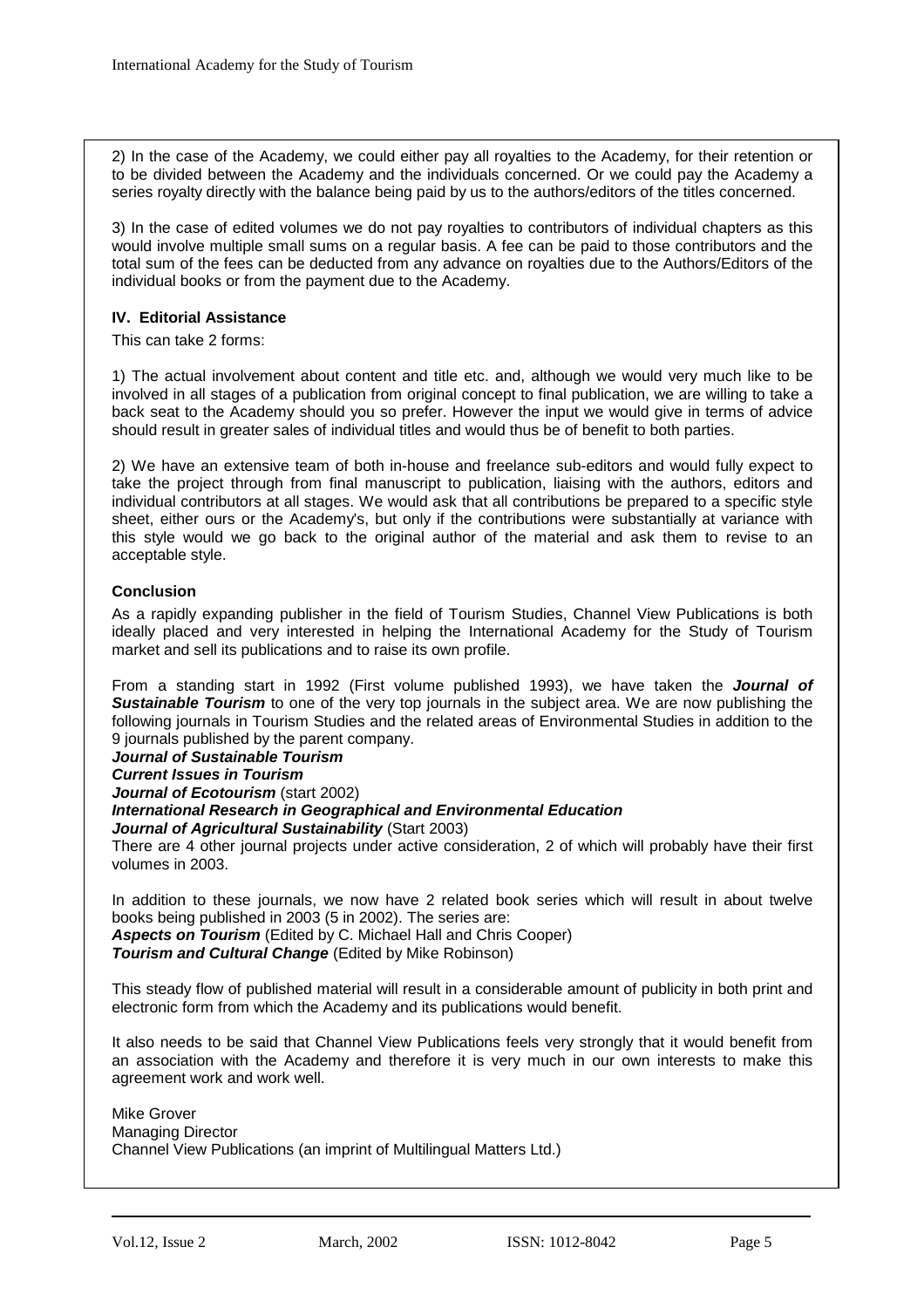#### *The Establishment of the Secretariat for the International Academy for the Study of Tourism at The Hong Kong Polytechnic University*

Members will have noted from a recent communiqué that the Academy has formally established its Secretariat at The Hong Kong Polytechnic University. What follows are the details of the formal relationship. You may direct any comments regarding the Secretariat to any member of the Executive Committee.

#### **Deliverables**

The Hong Kong PolyU proposes to deliver the following services to the Academy:

- 1. **Secretariat Office with a Sign**: A physical office for the Secretariat will be created within the School of Hotel and Tourism Management's Tourism Resources Center, a 250 square meters state-of-the-art facility which is designed to function as a library of hospitality and tourism research resources and located on a prominent site on the campus of The Hong Kong PolyU. The Office will display a visible sign that reads "Headquarters of the INTERNATIONAL ACADEMY FOR THE STUDY OF TOURSM." The office will be equipped with all necessary communication devices including telephone, fax and a computer and made available for Academy members' use during their visit to the Secretarial Office.
- 2. **Staffing**: The Secretariat will be staffed with a post-graduate research student in tourism under a supervision of a senior academic staff in the School of Hotel and Tourism Management.
- 3. **Newsletters:** The Secretariat, as the primary communication organ for the Academy, in coordination with the Academy Secretary, will publish and deliver quarterly Newsletters by three means: (1) emails; (2) Internet; **and** (3) hard copies delivered by airmail.
- 4. **Membership Directory:** The Academy Membership Directory will be updated on a biennial basis and mailed to all Academy members. An electronic version of the Membership Directory will also be made available if deemed necessary.
- 5. **Academy Website:** The Academy website will be created and housed within The Hong Kong PolyU website structure and become operational within 2 months of the official start of the Secretariat's term. The Secretariat, with input from the Secretary and President of the Academy, will be responsible for the website development and maintenance.
- 6. **Membership Maintenance:** Most critical in an association management is the maintenance of membership renewal and collection of dues. The Secretariat will send out membership renewal notices and invoices on a periodic basis with a follow up reminder letters.
- 7. **Banking Services:** The Secretariat will perform all banking services, including the acceptance of credit cards for membership dues. Copies of all banking records shall be provided to the Academy Treasurer on a quarterly basis, but stored and maintained at the Secretariat. Hong Kong is one of the financial centers of the world with presence of all major banks from around the world. On the campus of The Hong Kong PolyU is a branch of Hang Seng Bank, which can facilitate instant transaction of wire transfers, credit card charges and exchange of any major foreign currencies at no or extremely modest charge.
- 8. **Membership Communications:** The Secretariat, in cooperation with the Academy Secretary and President, will facilitate communications with members in addition to the preparation and distribution of the newsletter and membership renewal notices. This will consist of distributing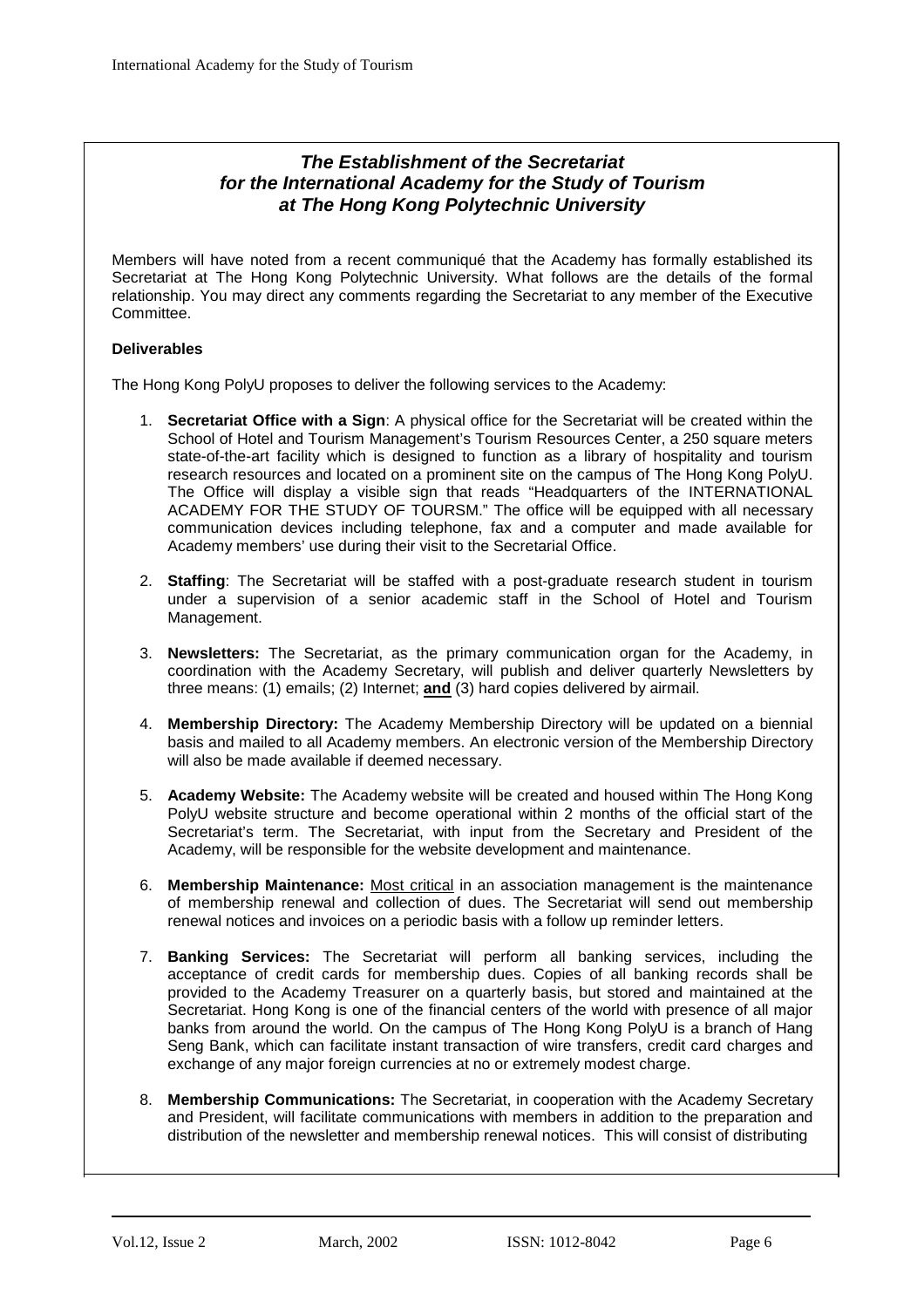ballots for elections, Bylaw amendments, and other internal communication services requested by the President of the Academy. Election and voting services will be provided by the Secretariat in cooperation with the head of the Academy committee charged with the responsibility. All voting records shall be maintained in the Academy archives, including the names of Academy members casting votes. Expunged from the official record will be how individual Academy members voted. Records will be maintained in the archives. This action takes place *after* the Chair of the Membership or Nominations Committee and/or the President have had the occasion to examine/verify the ballots.

- 9. **Facilitation of External Communications:** The Secretariat will respond to routine enquiries and questions about the Academy from external parties. Questions or inquiries dealing with Academy policies or potential partnerships shall be immediately sent to the Academy President for a response. A log of all requests or questions coming to and answered by the Secretariat shall be maintained and sent to the President on a quarterly basis.
- 10. **Academy Archives:** As part of the Tourism Resources Center in which the Academy Secretariat Office will be installed, a space will be dedicated for an exclusive purpose of archiving the Academy materials including the books and scholarly productions authored by the Academy members. This facility will be maintained and publicized as "one of the kinds" and unique facility which will in turn enhance the international reputation and profile of the Academy.
- 11. **Biennial Meetings Support:** The Secretariat will assist in the planning and development of biennial meetings and will also provide onsite assistance during the Academy's biennial conference.

#### **The Academy in support of the Secretariat will:**

- 1. Provide financial support of US\$6,000 per year for the performance of all services articulated in this proposal. The fund will be used to provide scholarship support to post-graduate students in tourism at The Hong Kong PolyU.
- 2. Provide support for the participation of the Secretariat (i.e. the person working for the Academy) at the Academy's biennial conferences.
- 3. Request each of its members to provide copies of their books and article reprints for addition to the Academy Archives within the Tourism Resources Center to be established at Academy Secretariat Headquarters.

#### **About the Host Institution**

Established in 1979, the School of Hotel and Tourism Management at The Hong Kong PolyU is one of the largest institutions of hospitality and tourism education on a global basis. The School currently has 41 full time academic staff drawn from some 14 different countries and has an enrollment of approximately 1,000 students across undergraduate and post-graduate programs. Its faculty is actively publishing in major scholarly journals in tourism and is represented in the editorial review board for more than 90% of internationally recognized academic journals in hospitality and tourism. Further information on the School can be obtained from the following website: http://www.polyu.edu.hk/~htm/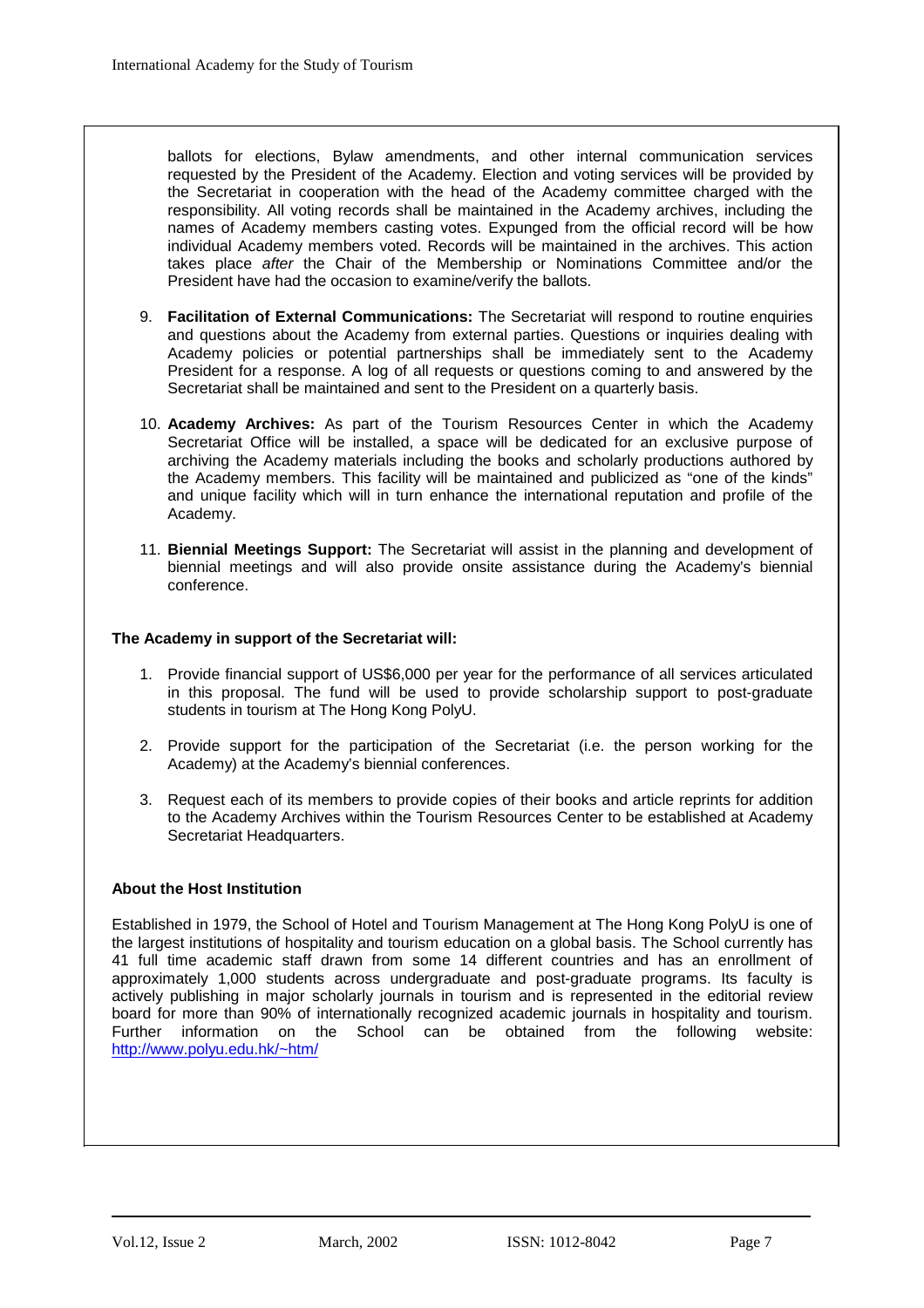# *Members' Activities*

**Kaye Chon** was selected as the first recipient of the Annual Michael D. Olsen Award from the University of Delaware for his long-term contribution for research and scholarship as well as graduate student mentorship in hospitality and tourism. The Award was created with an endowment fund at the University of Delaware in recognition of the lifetime contributions made by Professor Mike Olsen of Virginia Tech for research, scholarship and graduate student development in the field of hospitality and tourism.

**David L. Edgell, Sr., Ph.D.** is a new adjunct professor of tourism at the University of Missouri at Kansas City. This semester he's teaching an evening course entitled "History and Introduction to Travel and Tourism". The course examines the basic concepts, tools and techniques of tourism management. He will soon have a new personal website with the probable domain name of www.davidedgell.com. His new publication, soon to be in print (2002), "Best Practices Guidebook for International Tourism and Attractions Development for Rural Communities" will be available soon from Brian J. Hill, Ph.D., Department Chair and Associate Professor, Recreation Management and Youth Leadership, Brighham Young University, 273 RB, PO Box 22019, Provo, Utah 84602-2019; Office: (801)378-1287; Fax: (801)378-7461; Email: brian\_hill@byu.edu.

**Sang Mu Kim** was inaugurated as the 16<sup>th</sup> President of the Tourism Sciences Society of Korea (TOSOK) on 22<sup>nd</sup> February 2002. He will assume the position for two years, until the end of February 2004. The inauguration ceremony was held at the

Center for Korean Studies, Andong, Korea after the 51<sup>st</sup> TOSOK Winter Symposium

(Keynote speeches delivered by Geoff Wall, a Japanese professor from Rikkyo University, and a Korean professor from Kyongju University). On the second day of the symposium, Korean scholars from the tourism-related departments of various colleges and universities presented about 40 papers.

**Linda Richter** has been doing interviews post-Sept. 11 on the impact of the terrorism on the various facets of the tourism industry. She is continuing work on health, security and accessibility issues related to tourism and is also very interested in biological threats to tourism. She had the following publications on tourism this year:

"Tourism Challenges in Developing Countries: Continuity and Change at the Millennium" in David Harrison, ed. Tourism and the Less Developed World: Issues and Case Studies, CABI Publishing, U.K., pp.47-60.

"The Political Lessons of Philippine Tourism Development" in Valene L. Smith and MaryAnn Brent, eds., Hosts and Guests Revisited: Tourism Issues of the 21<sup>st</sup> Century, Cognizant Publishers, New York, pp.283-297.

**Glenn Ross** has taken early retirement from James Cook University due to a continuing vascular problem; he has recently been appointed as an adjunct associate professor in the School of Business-Tourism at James Cook University, Cairns Campus, and will have continuing involvement with a research program on ethical precepts and problemsolving among potential and current tourism industry employees and management.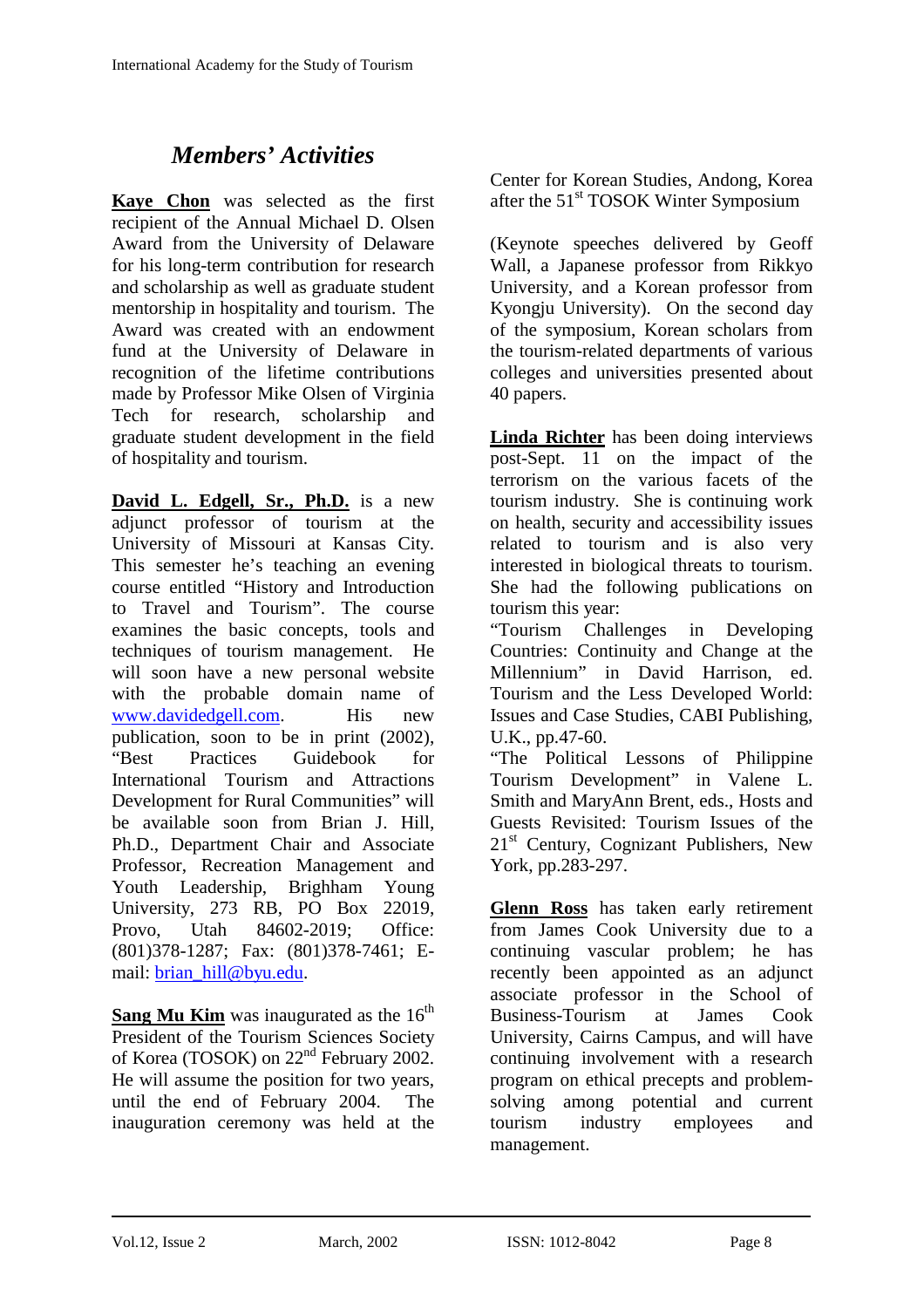**Dennison Nash** offered a paper entitled "New Wine in Old Bottles: An Adjustment in Priorities in the Anthropological Study of Tourism" at the 2001 Meeting of the American Anthropological Association in Washington in November. It urges closein ethnographic study of groups at or near the power centers of contemporary tourism.

**Salah Wahab** and Chris Cooper edited book titled, "Tourism in the age of globalization" has been published by Routledge few months ago.

The Ministry of Tourism of Egypt "MOT" and The Egyptian Society of Scientific Experts on Tourism "ESSET" celebrated<br>the International Tourism Day 27<sup>th</sup> the International Tourism Day September on Cairo Conference Palace. The Minister of Tourism gave an opening speech and **Salah Wahab** gave a lecture on the subject chosen by World Tourism Organization "Tourism, Tool for Peace and Dialogue Between Civilization" and due to the USA events of September 11 the tourism day celebration was restricted to the afternoon seminar.

The Supreme Council of Egyptian Universities has issued a new decision creating new central committees for various University Scientific disciplines. For the first time a Central Committee for the Tourism and Hospitality scientific discipline has been created under the chairmanship of **Salah Wahab**. Members of this central university committee are the Deans of various Tourism and Hotel Management Schools plus five personalities to be elected by the committee in its first meeting.

### *Announcements*

The Academy members are now entitled to purchase journals of Channel View Publications at a fixed discount price of 30%. This means that all journal subscriptions cost US\$50 or GBP32 and include free access to the online version via the service provider Catchword (further details on www.catchword.com). Members will also be able to purchase Channel View Publications books at 25% discount. Kathryn King, Marketing Manager of Channel View Publications, will send all Academy members the latest information on their books and journals, including the special prices mentioned.

### *Conference Announcements*

THE THIRD SYMPOSIUM ON THE CONSUMER PSYCHOLOGY OF TOURISM, HOSPITALITY AND LEISURE is to be held in Melbourne, Australia - January 5-8, 2003, hosted by La Trobe University. Academy members Muzaffer Uysal and Rick Perdue are members of the Conference Committee. The Conference has been approved for sponsorship by the Academy. Currently available details on the symposium can be accessed at

http://www.latrobe.edu.au/www/l&m/conf erence/cpthl.

This site will be updated as further information on symposium arrangements becomes available. The deadline for submitting full papers for review to any of the four Co-Chairs is June 30, 2002.

The Institute for the Study of Gambling and Commercial Gaming at the University of Nevada, Reno has put forth a call for papers for the  $12^{TH}$  INTERNATIONAL CONFERENCE ON GAMBLING AND RISK TAKING, which will be held in